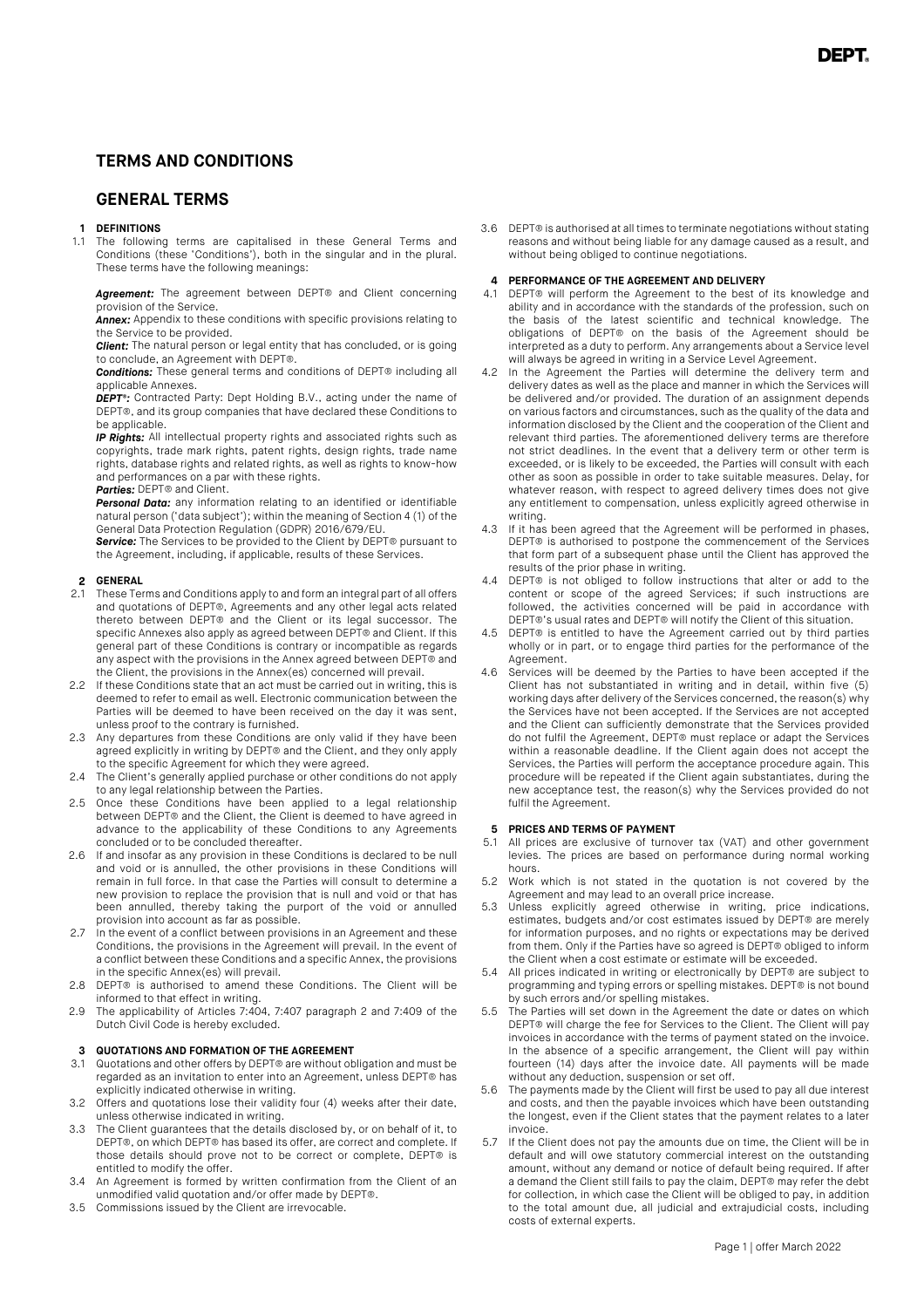- 5.9 During the term of an Agreement, DEPT® is authorised to increase and/or index the prices for its Services each year with effect from 1 January of the previous year, in conformity with the price index figure for that preceding calendar year as published by Statistics Netherlands (CBS) (consumer price index for 'all households'), plus a maximum of twentyfive percent (25%). DEPT® is entitled to implement the cost increase at a later date if it finds this desirable from an administrative point of view.
- 5.10 Comments or complaints about invoices, bills and fee statements must be made known in writing within fourteen (14) days after receipt of the invoice, bill or fee statement concerned, failing which they will be deemed to have been accepted. Such complaints do not suspend the obligation to make payment.
- 5.11 DEPT® is entitled to send the Client interim invoices and/or to invoice on the basis of advance payments, to offset or to require security for compliance by the Client.
- 5.12 The Client agrees to electronic invoicing by DEPT®.
- 5.13 In the event that the financial position of the Client changes during the performance of the Agreement, DEPT® will be entitled to forgo further execution of the Agreement wholly or partially or to change the terms of payment.

#### **6. CHANGES TO THE ASSIGNMENT AND/OR EXTRA WORK**

- 6.1 The Client accepts that the time schedule of the Agreement may be affected if the scope of the Agreement is expanded and/or altered while the Agreement is still being performed. If the interim alteration affects the agreed remuneration, DEPT® will report this as quickly as possible to the Client.
- 6.2 If on the basis of an alteration to the Agreement as a result of extra requests or wishes on the part of the Client DEPT® must carry out extra work (additional work), this work will be charged to the Client on the basis of actual costs at the usual rates that apply at that time, unless explicitly agreed otherwise in writing.

#### **7 OBLIGATIONS OF THE CLIENT**

- 7.1 The Client will ensure that all data and/or information that DEPT® has indicated are necessary, or which the Client reasonably ought to understand will be necessary for the performance of the Agreement, including information about legislation or regulations to be complied with by DEPT® that applies specifically to the Client's field of work, are disclosed to DEPT® in good time, and the Client will cooperate with DEPT® insofar as the latter requires. Quotations and offers issued by DEPT® as well as the Agreement concluded afterwards are based on the information disclosed by the Client. DEPT® is not liable for loss or damage which arises due to it basing work on inaccurate and/or incomplete details and information provided by the Client.
- 7.2 If data needed for the performance of the Agreement is not disclosed to DEPT® in good time, DEPT® is entitled to suspend performance of the Agreement and/or to charge to the Client the extra costs arising from the delay at the usual rates that apply at that time.
- 7.3 Insofar as, within the framework of the Agreement, DEPT® discloses user names and/or passwords, the Client is responsible for these user names and/or passwords and is entirely liable for any misuse made of the user names or passwords, unless such misuse is the result of intent or gross negligence on the part of DEPT®.
- 7.4 Insofar as DEPT® discloses user names and/or passwords within the framework of the Agreement, the Client is prohibited from disclosing these user names and/or passwords to third parties without DEPT®'s consent.

#### **8 TERMINATION, PREMATURE TERMINATION AND THE RELATED CONSEQUENCES**

- 8.1 An Agreement takes effect on the date stated in Article 3 for the period agreed in writing between the Parties and ends by operation of law on the date agreed by the Parties or when the provision of Services has been completed.
- 8.2 Unless explicitly agreed otherwise in writing, the Parties can terminate the Agreement prematurely in writing due regard for a period of notice of three (3) months. If the Client terminates the Agreement prematurely, DEPT® is entitled to charge cancellation costs.
- 8.3 DEPT® is entitled to dissolve the Agreement wholly or in part with immediate effect, without judicial intervention and without being obliged to pay any compensation, if the Client is declared bankrupt or is granted a suspension of payments, as well as if the Client's business is closed down or liquidated other than for the purposes of reconstruction or merger of companies, or if the decisive control of the Client's business changes.
- The Agreement may only be dissolved on the basis of attributable failure after a written notice of default has been sent that is as detailed as possible, with a reasonable term being set for fulfilment or remedy of the failure after all, unless these Conditions or the law provide otherwise.
- If the Agreement is dissolved, anything that DEPT® has delivered and/or carried out as well as the related payment obligation will not be undone, unless the Client proves that DEPT® is in default with regard to the material part of those Services. Amounts which DEPT® has invoiced before the dissolution, in connection with that which it has already and properly carried out or delivered for the performance of the Agreement,

will continue to be payable, with due regard for the provisions of the previous sentence, and will become immediately due

- and payable at the moment of dissolution. 8.6 If the Agreement is dissolved, all rights granted to the Client will cease
- to have effect. The Client will no longer be authorised to make use of the Service.
- 8.7 Articles that, by their nature, are intended to continue to apply after the end of the Agreement will remain fully effective after the Agreement is terminated.

## **9 IP RIGHTS**

- Unless explicitly determined otherwise in the Agreement, all IP rights to all the Services provided within the framework of the Agreement, as well as all other materials or information which DEPT® has made available will be vested exclusively in DEPT® and/or its licensors.
- 9.2 Nothing in these Conditions and/or the Agreement implies a transfer of IP Rights. The Client will obtain solely the non-exclusive and nontransferable right of use to the Services for the purposes stipulated in the Agreement and on the conditions stipulated in the Agreement. Unless explicitly stipulated otherwise in writing, the right of use granted applies only for the Netherlands.
- 9.3 The Client is not permitted to remove and/or alter any identifiers concerning IP Rights from the results of Services.
- 9.4 DEPT® explicitly does not relinquish its personality rights referred to in Article 25 of the Dutch Copyright Act [Auteurswet].
- 9.5 DEPT® is permitted to use the Services and the materials used for the implementation of the Agreement, such as designs, drawings, films, software, files whether electronic or otherwise, reports, formats and interviews, for purposes of its own promotion and/or publicity, unless otherwise stipulated in the Agreement.
- 9.6 DEPT® reserves the right to introduce technical protective measures into the Services. The Client is not permitted to circumvent these technical protective measures or to offer means to do so.

#### **10 PRIVACY**

- 10.1 If within the framework of performing the Services, DEPT® has to process Personal Data of customers of the Client, DEPT® must be deemed to be the 'processor' [verwerker] within the meaning of Section 4 (8) of the General Data Protection Regulation [Algemene verordening gegevensbescherming] and the Client must be deemed to be the 'controller' [verwerkersverantwoordelijke].
- 10.2 The Client guarantees to DEPT® that the data are not unlawful and that they do not infringe the rights of third parties. The Client indemnifies DEPT® against all legal action or claims by third parties, including supervisory authorities and data subiects, on any basis whatsoever, in connection with the processing of this data within the framework of the Agreement.
- 10.3 Pursuant to the legislation on the processing of Personal Data (such as the the General Data Protection Regulation), the Client has obligations to third parties, such as the obligation to disclose information, and to allow data subjects to inspect, correct and remove their Personal Data. The responsibility for complying with these obligations lies fully and solely with the Client. To the extent technically possible, DEPT® will cooperate with the obligations to be complied with by the Client, including transmitting requests from third parties within the framework of the Client's obligations. The costs associated with such cooperation will be fully borne by the Client.
- 10.4 DEPT® will take appropriate technical and organisational measures, or have them taken by third parties, and will maintain them and if necessary adjust them, to protect the Personal Data that it processes on the instructions of the Client in order to prevent unlawful processing. DEPT® will not process the Personal Data obtained from the Client for its own purposes.
- 10.5 DEPT® will discuss with the Client the appropriate technical and organisational measures to be taken for the protection of Personal Data from loss or from any other form of unlawful processing.
- 10.6 The Client acknowledges that it has full knowledge of the technical and organisational measures to be carried out by DEPT® and herewith declares that these measures will guarantee a suitable level of protection, taking into consideration the state of the art and the costs of implementation and having regard to the risks involved in the processing and the nature of the data to be protected.
- 10.7 If, despite the fact that DEPT® has implemented the agreed appropriate measures, a security incident occurs involving i) destruction, ii) loss, iii) falsification, iv) unauthorised distribution of and/or access to, or v) any other form of unlawful processing of Personal Data, the Client cannot hold DEPT® liable for any damage sustained as a result of such incident.
- 10.8 If the Client explicitly requests measures which, in the opinion of DEPT®, cannot be regarded as suitable technical and organisational measures, the implementation thereof will be entirely for the account and risk of the Client, and DEPT® does not accept any liability for any damage suffered by the Client or third parties.
- 10.9 The Client indemnifies DEPT® in full against all claims by third parties, including but not limited to penalties imposed by regulators that are in any way based on the assertion that the technical and organisational measures taken by DEPT® as referred to in Article 10.8 are not appropriate and/or are otherwise not adequate.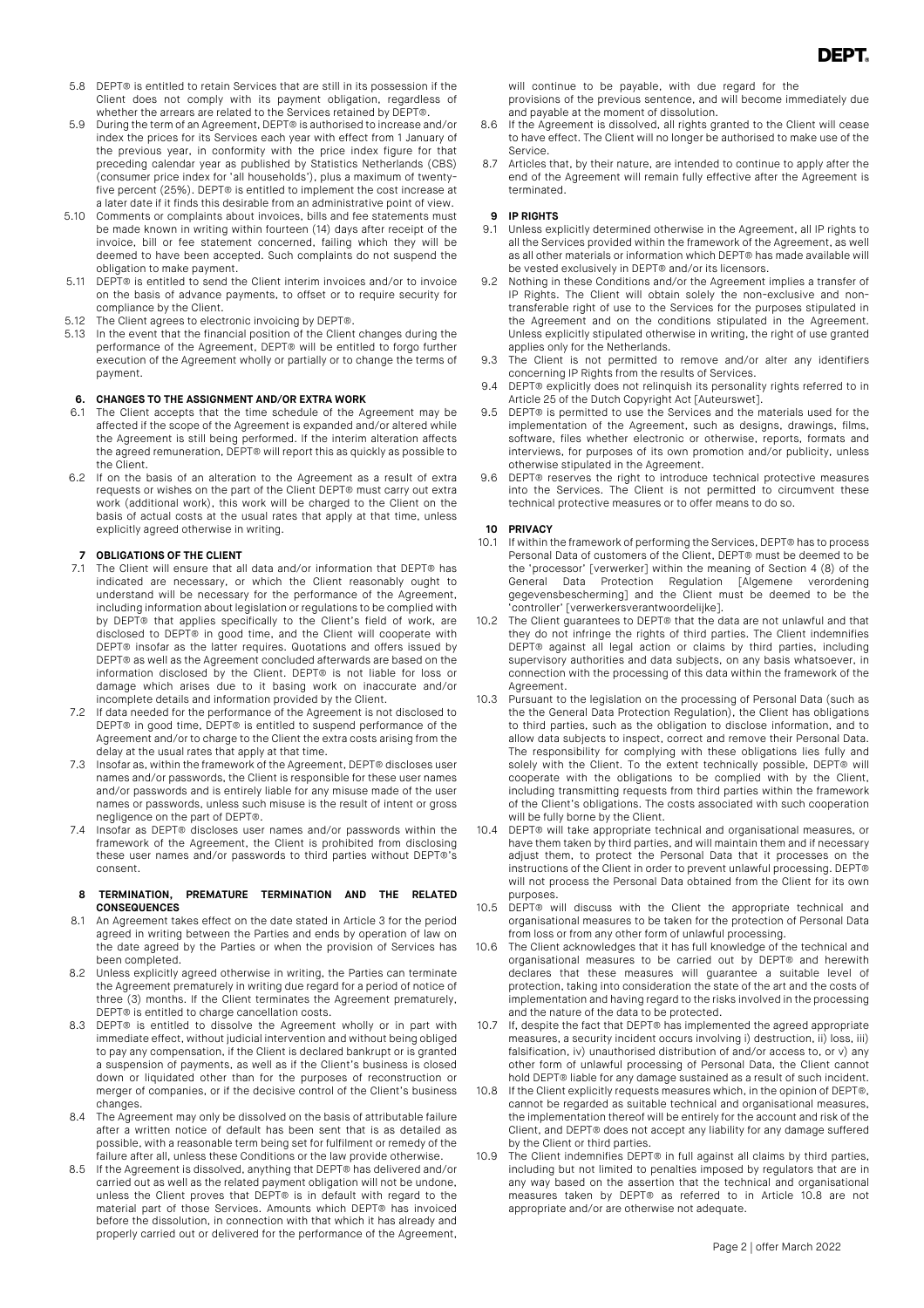### **11 CONFIDENTIALITY**

- 11.1 The Parties will treat all information they obtain from one another, in any form whatsoever - written, verbal, electronic or physical - including but not limited to software, (source) codes, programs, applications, customer details, know-how, technical specifications, documentation ('Confidential Information') as strictly confidential, and will keep it secret during the term of the Agreement and for five (5) years after the end of the Agreement.
- 11.2 The Parties will only use the Confidential Information for the purposes for which it was disclosed and in doing so will observe at least the same duty of care and safeguards that apply to their own internal confidential information. The Parties will only disclose the Confidential Information to employees, and employees of affiliated businesses and subcontractors, insofar as is necessary within the framework of the (implementation of the) Agreement. Comparable provisions in relation to confidentiality must be imposed on these employees and subcontractors.
- 11.3 The obligations to maintain secrecy with regard to the Confidential Information do not apply insofar as the receiving Party can demonstrate that the information concerned:
- was already known to it when it was received;
- 
- ii) was already publicly known when it was received;<br>iii) became publicly known after receipt and this is r became publicly known after receipt and this is not attributable to the receiving Party;
- iv) was received in a lawful manner from third parties along with the right to communicate it publicly without any obligation to maintain secrecy;
- v) must be disclosed pursuant to legislation or regulations or pursuant to a court order, and the disclosing Party has informed the other Party of such an obligation to communicate it to the public;
- vi) was made public with the approval of the Party disclosing it.
- 11.4 For the duration of the Agreement and 1 (one) year after it terminates, except with the prior consent of the other Party, neither Party will employ employees of the other Party who are or were involved in the implementation of the Agreement, nor have them work for them in some other manner, directly or indirectly.

#### **12 LIABILITY**

- 12.1 Except in the event of intent or gross negligence by DEPT®, the total liability of DEPT® due to an attributable failure as regards fulfilment of the Agreement, illegal act or on any other account, explicitly including any failure to fulfil any guarantee obligation agreed with the Client, is limited to the compensation of the direct damage suffered by the Client up to no more than the amount paid out by DEPT®'s insurance company. If and insofar as, for whatever reason, no payment is made on account of the insurance referred to, any liability on the part of DEPT® will be limited to compensation of direct damage up to a maximum of 50% of the price stipulated for the Agreement in question (excluding VAT and media fees). If the Agreement is a continuing performance contract with a term of more than one year, the price stipulated for the Agreement will be set at 50% of the total payments stipulated for one year (excluding VAT and media fees). However, on no account will be total liability of DEPT® for direct damage, on whatever account, exceed € 250,000 (two hundred and fifty thousand euros). A series of connected failures will be regarded as a single failure.
- 12.2 The liability of DEPT® for damage by death, physical injury or material damage to property will, in total, never exceed €1,000,000 (one million euros).
- 12.3 DEPT® is not liable for indirect damage, consequential damage, lost profit, missed savings, reduced goodwill, damage due to operational delays, damage as a consequence of claims by purchasers of the Client, damage relating to the use of third-party goods, materials or software prescribed to DEPT® by the Client and damage relating to the engagement of third parties prescribed by the Client to DEPT®. Nor is DEPT® liable due to deformation, destruction or loss of data or documents.
- 12.4 DEPT® is not liable for damage which is covered by any insurance taken out by the Client.
- 12.5 The exclusions and restrictions of DEPT®'s liability, as described in the above paragraphs of this Article 12, do not in any way prejudice the

### **CONSULTANCY**

#### **1 APPLICABILITY**

1.1 The provisions referred to in this Annex apply, in addition to the General Terms and Conditions, to Services purchased by the Client from DEPT® in the field of consultancy (including but not limited to SEO and Analytics) and/or training, for the hiring in on an hourly basis of professionals with a duty of best endeavours, hereinafter referred to as 'Consultancy'.

#### **2 CONSULTANCY**

- 2.1 All Consultancy Services provided by DEPT® will be performed subject to the provisions in the Agreement.
- 2.2 In performing the Services, DEPT® will exercise the greatest possible care with regard to the Client's interests. In particular, DEPT® will ensure the secrecy of all the data and information made available by the Client to DEPT® within the framework of the Agreement.

exclusions or restrictions of DEPT® on account of this general part of these Conditions and the Schedule.

- 12.6 Unless fulfilment by DEPT® is permanently impossible, liability on the part of DEPT® due to attributable failure in the fulfilment of an Agreement will only arise after the Client has immediately placed DEPT® in default in writing, whereby a reasonable deadline for rectification of such failure has been set and DEPT® continues, even after such deadline, to fail culpably in the fulfilment of its obligations. The notice of default must include as complete and detailed a description of the failure as possible, so that DEPT® has the opportunity to respond adequately.
- 12.7 Any right to compensation is always subject to the Client reporting the damage as quickly as possible, but in any event within thirty (30) days after it has arisen. If DEPT® is not informed by the aforementioned deadline, DEPT® will be released from any liability in connection with said damage. Any claim for compensation against DEPT® will cease to exist simply by the passage of twelve (12) months after the claim arose.
- 12.8 The Client bears the full risk and responsibility for its use of the Services. DEPT® does not accept any liability for use of the Services by the Client. The Client indemnifies DEPT® against any claims by third parties in connection with the performance of the Agreement and/or resulting from the use of the Services by the Client.
- 12.9 The Client indemnifies DEPT® against all third-party claims due to product liability as a consequence of a defect in a product or system supplied by the Client to third parties and which consisted partly of equipment, software or other materials supplied by DEPT®, unless and insofar as the Client proves that the damage was caused by said equipment, software or other materials.
- 12.10 The provisions in this article, as well as all other liability restrictions and exclusions referred to in these Conditions, also apply for the benefit of all legal entities/persons which DEPT® serves during the performance of the Agreement.

#### **13 FORCE MAJEURE**

- 13.1 In the event of force majeure, no attributable failure will apply in the performance of the Agreement by the Parties.
- 13.2 Force majeure includes, among other things, disruptions in the supply of electricity, strikes, riots, government measures, fire, natural disasters, floods, failure on the part of DEPT®'s suppliers, failure on the part of third parties enlisted by the Parties, disruptions in the Internet connection, malfunctions in equipment and/or (telecommunication) networks and other unforeseen circumstances.
- 13.3 If the force majeure lasts at least thirty (30) days, the Parties are entitled to dissolve the Agreement without being obliged to reimburse any damage, undo any work or to pay any compensation for such dissolution.
- 13.4 If DEPT® can still perform in part at the time of the force majeure, or if it has performed, it is authorised to perform this Service and to invoice it separately, as if it concerned a separate Agreement.

#### **14 TRANSFER OF RIGHTS AND OBLIGATIONS**

14.1 DEPT® can license, sublicense or transfer the rights and obligations arising from the Agreement to third parties. The Client is not authorised in this respect.

#### **15 SETTLEMENT AND MEDIATION**

15.1 If a dispute between the Parties cannot be settled amicably, the dispute will, before it is submitted to the court, be submitted to competent representatives of the Parties in order to assess the settlement possibilities.

#### **16 APPLICABLE LAW AND COMPETENT COURT**

- 16.1 These Conditions, the Agreement and the Annexes are exclusively subject to Dutch law.
- 16.2 The applicability of the Vienna Sales Convention (CISG) is expressly excluded.
- 16.3 Disputes that arise between DEPT® and the Client within the framework of, or in connection with, these Conditions, the Annexes and/or the Agreement will exclusively be submitted to the competent court in the district of Amsterdam or Rotterdam.
- 2.3 If the Agreement has been concluded for Consultancy Services provided by a particular person, DEPT® will always be entitled to replace that person with one or more other equally qualified persons.
- 2.4 The Client will provide an adequate and safe work area, insofar as the Consultancy Services are performed at the Client. The Client will ensure that employees of DEPT® are informed about any local health and safety regulations.
- 2.5 The Client will ensure that its employees and other independent contracting parties fully cooperate with (employees of) DEPT® in the provision of Consultancy Services and will adequately provide (employees of) DEPT® with all the information that is reasonably required in order to properly perform the Consultancy Services.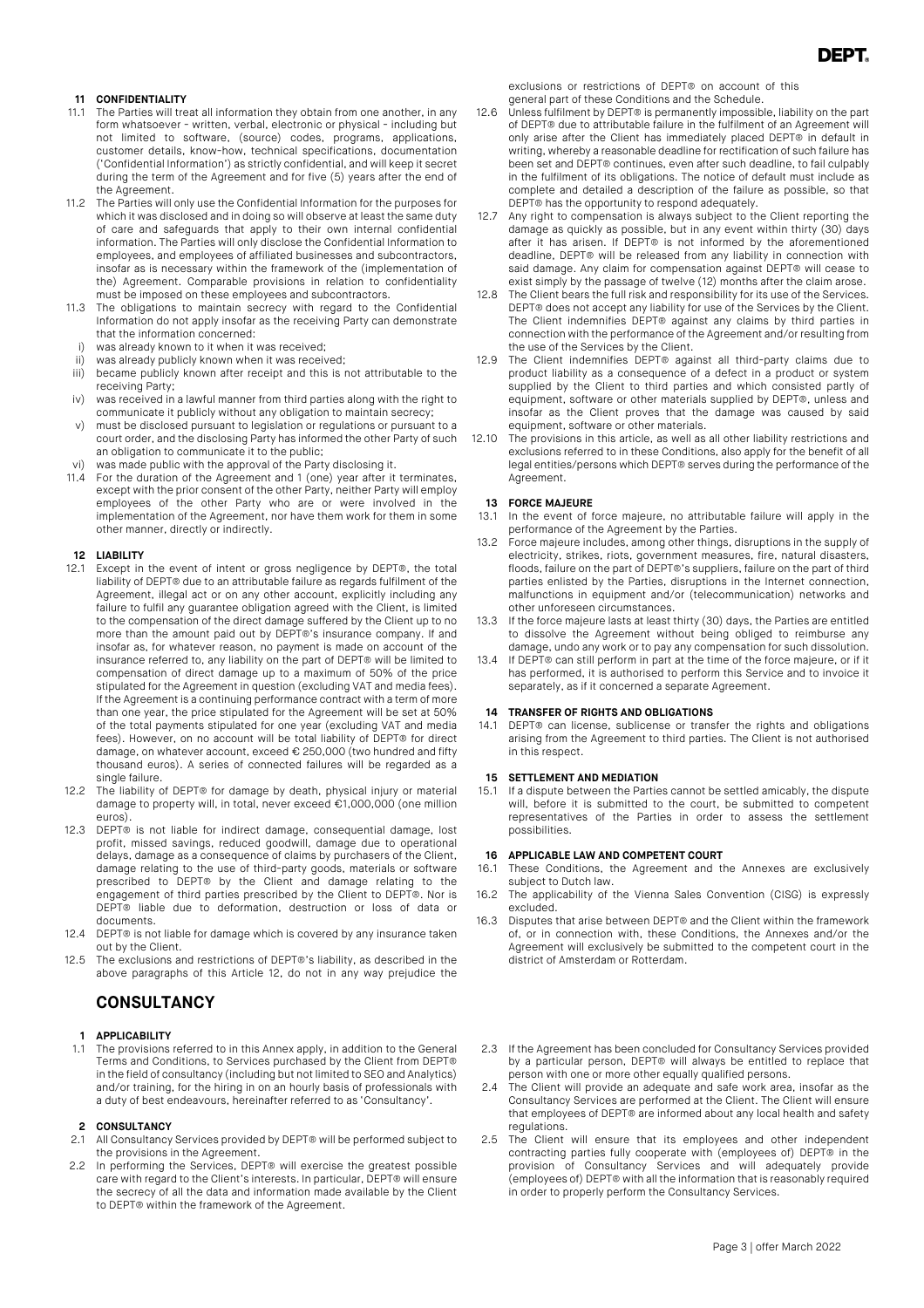#### **3 RATES AND WORKING HOURS**

- 3.1 The hourly or daily rate charged by DEPT® for Consultancy Services is based on eight-hour days. The Client will reimburse DEPT® for travel and other expenses incurred in providing such Services.
- 3.2 The Client can also order training sessions from DEPT® (planned lessons on location at DEPT® or on-site) at full rates and on days recorded in the Agreement.

### **DEVELOPMENT OF WEBSITES AND APPS**

#### **1 APPLICABILITY**

1.1 In addition to the general provisions of the General Terms and Conditions, the provisions set out in this Annex apply if DEPT® develops, on the Client's instructions, a website (hereinafter referred to as the 'Website') or application (hereinafter referred to as 'App') and/or executes a related Service (hereinafter referred to as the 'Service'). The other capitalised terms used in this Annex are defined in the General Terms and Conditions.

#### **2 DEVELOPMENT OF WEBSITES AND/OR APPS**

- 2.1 DEPT® will make an effort to develop the Website and/or App or perform the Service pursuant to the specifications included in the Agreement.
- 2.2 DEPT® is entitled to demand a written agreement to a design and/or draft of the Website and/or App and/or Service before starting the development, and to suspend the development and to charge the Client any costs resulting from the delay in accordance with the Client's usual rates until this agreement has been received.

#### **3 CLIENT'S RIGHT**

- 3.1 Unless the Agreement provides otherwise, DEPT® grants the Client the exclusive, transferable and sublicensable right to the Website and/or App and/or Service.
- 3.2 Unless agreed otherwise, the source code of the Website and/or App and/or Service and the technical documentation used or produced upon developing the Website will be made available to the Client.
- 3.3 The Client itself is at all times responsible for the use of the Website and/or App and/or Service. The Client may not use the Website and/or App and/or Service for actions and/or conduct contrary to the Agreement, applicable laws or regulations, public order or morals, or use it in any other unlawful manner. The Client indemnifies DEPT® against all third-party claims and other damage relating to violation of the above.
- 3.4 If the IP Rights to (part of) the Website and/or the App and/or Service belong to licensors of DEPT®, the Client may be bound by the licence provisions and the terms and conditions of these third parties, including but not limited to content management software or restrictions relating to the issuing of licences, which may influence Article 3.1.

# **4 DELIVERY, INSTALLATION AND ACCEPTANCE**<br>**4.1** DEPT® will make an effort to deliver the V

- 4.1 DEPT® will make an effort to deliver the Website and/or App and/or Service in the manner determined in the Agreement.
- 4.2 By way of an acceptance test, it has been agreed that the Website and/or App and/or Service will be deemed to be accepted on the first day after the test period or, if DEPT® receives a test report before the end of the test period as referred to in Article 4.5, at the moment at which the errors referred to therein have been rectified, without prejudice to the presence of errors which, according to Article 4.8, do not prevent acceptance.
- 4.3 Contrary to the above, the Website and/or App and/or Service will be deemed to be fully accepted from the time that the Client puts it online or uses it in another way for productive or operational purposes before it has been accepted.
- 4.4 If, during the performance of the agreed acceptance test, it transpires that the Website and/or App and/or Service contains errors that obstruct

## **ADVERTISEMENT SALES**

## **1 APPLICABILITY**

The provisions referred to in this Annex apply, in addition to the General Terms and Conditions, to Services to be purchased by the Client of DEPT® in the field of online advertisement sales and campaign management, with the exception of services not related to Advertisement Sales, including but not limited to work in the field of Consultancy, SEO and Analytics, hereinafter referred to as 'Advertisement Sales'.

## **2 PROGNOSES AND ADVICE**<br>2.1 **Insofar as DEPT®** has give

- Insofar as DEPT® has given any advance prognoses regarding possible results of advertising campaigns given, these are merely estimates and are not binding upon DEPT®.
- 2.2 Services not related to Advertisement Sales, including but not limited to work in the field of Consultancy, SEO and Analytics advice, are subject to the Annex entitled 'Consultancy'.

#### **4 LIABILITY**

4.1 Supplementary to Article 12 of the General Terms and Conditions, DEPT® cannot, in any way, be held liable for the Consultancy Services provided and the possible consequences thereof, except in the event of negligence or deliberate recklessness on the part of DEPT®.

the progress of the acceptance test, the Client will provide detailed written information of this to DEPT®, in which case the test period will be interrupted until the Website and/or App and/or Service has been modified in such a way that the obstruction has been removed.

- 4.5 If, during the performance of the agreed acceptance test, it transpires that the Website and/or App and/or Service contains errors, the Client will inform DEPT® of the errors by means of a detailed written test report no later than on the last day of the test period. DEPT® will use its best endeavours to remedy the errors within a reasonable period, whereby DEPT® is entitled to introduce temporary solutions or software bypasses or problem-evading restrictions into the Website and/or App and/or Service.
- 4.6 The Client may not withhold acceptance of the Website and/or App and/or Service for (i) reasons other than those that are connected with the specifications explicitly agreed between the Parties and/or (ii) due to the existence of minor errors, i.e. errors which would not reasonably preclude putting the Website and/or App and/or Service into operation, notwithstanding DEPT®'s obligation to remedy these minor errors on the basis of the guarantee arrangement set out in Article 5 of this Annex, if applicable.
- 4.7 DEPT® is not obliged to rectify any errors as referred to in Article 4.5 and Article 4.6 if these have come about as a consequence of:
- (i) a modification to the Website and/or App and/or Service, of any nature whatsoever, which has not been made by DEPT®;
- use of the Website and/or App and/or Service in a manner which is not allowed on the basis of the Agreement;
- (iii) incorrect use of the Website and/or App and/or Service, by the Client or another party; or
- (iv) input errors or errors connected with the data used by the Client.
- 4.8 If the Website and/or App and/or Service is delivered and tested in phases and/or parts, non-acceptance of a particular phase and/or part will not affect any acceptance made of a previous phase and/or different part.

#### **5 GUARANTEES**

- 5.1 After the Client has performed the acceptance test and has accepted the Website and/or App and/or Service, DEPT® will charge costs for the performance of (rectification) work unless agreed otherwise in writing.
- 5.2 Unless agreed otherwise in writing, DEPT® does not guarantee that the Website and/or App and/or Service functions, or functions properly, in combination with all software (including web browsers, and/or equipment) nor does DEPT® guarantee that the Website and/or App and/or Service functions and/or is accessible without malfunctions, interruptions, or other errors.
- 5.3 If DEPT® delivers a Website and/or App and/or Service to the Client which DEPT® has obtained from its suppliers, DEPT® will not be obliged vis-à-vis the Client to provide any additional guarantee than that which DEPT<sup>®</sup> can claim from its supplier.
- 5.4 Parties fully cooperate with (employees of) DEPT® in the provision of Consultancy Services and will adequately provide (employees of) DEPT® with all the information that is reasonably required in order to properly perform the Consultancy Services.

## **3 THE CLIENT'S OBLIGATIONS**<br>**3.1** The Client will provide all co

- The Client will provide all cooperation reasonably requested by DEPT® and will promptly supply DEPT® with all information that is reasonably required in order to perform the Agreement, including information about laws and regulations specific to the Client's sector which DEPT® must comply with, including information about advertising bans and information obligations.
- 3.2 If the Client supplies via third parties or otherwise advertising material to DEPT®, the Client guarantees that such advertising material has always been prepared in accordance with the applicable laws and regulations, including but not limited to the Dutch Advertising Code [Nederlandse Reclame Code] and the Client also guarantees that this advertising material does not infringe any rights (including intellectual property rights) of third parties. If the above does not apply, the Client indemnifies DEPT® against all claims by third parties and other damage which results from such claims.